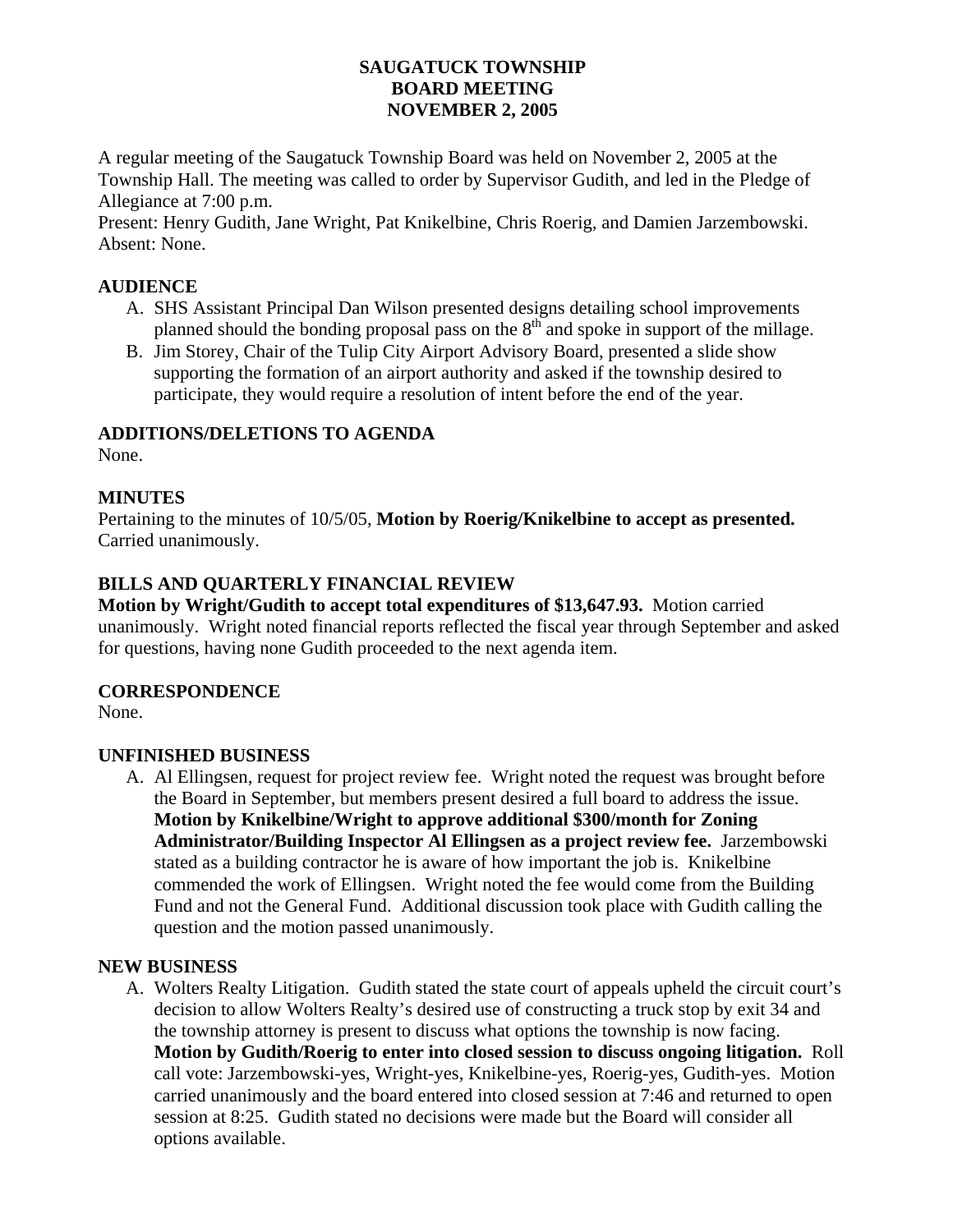# **SAUGATUCK TOWNSHIP BOARD MEETING NOVEMBER 2, 2005**

- B. Resolution to Adopt Allegan County NIMS Plan. Wright explained the county has an emergency management group which coordinates area communities for mutual aid under a national emergency situation which requires adoption of the National Incident Management System (NIMS). **Motion by Roerig/Jarzembowski to accept the NIMS resolution as written and submitted.** Carried unanimously.
- C. Reimbursement Policy. Wright stated the township's reimbursement policy is that if somebody needs to purchase something they are required to get prior approval. For employees they need approval from the Township Manager. Elected Officials need approval from the Board as a whole. And Appointed Officials go through their Committee Chair and if the Chair deems it necessary to purchase that particular item, the Chair receives approval from the Clerk. Wright relayed a recent situation where an alternate member of the ZBA took it upon himself to purchase aerial maps for an upcoming meeting without getting prior approval and is now requesting reimbursement for those maps. She added to her knowledge, the policy in place was never adopted as the official "written" policy and asked if the Board desired to adopt the current policy as such. **Motion by Roerig/Gudith to accept this as written policy, ask Mr. Harrison to provide the township with a paid receipt and the aerial maps, and in turn reimburse him for his \$40.** Roerig noted this reimbursement would be a one-time exception as Mr. Harrison was ignorant of the policy and in the future all new committee members should receive a copy of the written policy. Motion carried unanimously.
- D. Annual MTA Educational Conference. Wright pointed out the annual conference will be in Grand Rapids and expressed an interest in attending. Jarzembowski also indicated an interest. **Motion by Roerig/Gudith to allow the Clerk & Trustee to attend the annual MTA educational conference.** Motion carried unanimously.

#### **COMMITTEE REPORTS**

- A. Planning Commission. Jarzembowski updated the board with the latest projects.
- B. Road Commission. Roerig responded to a request to establish a 35 mph speed limit on  $130<sup>th</sup>$ with a ruling from the Allegan County Road Commission. The report outlines the State of Michigan method of establishing speed limits using the 85 percentile speed which states 100 vehicles are clocked on radar throwing out the top  $\overline{14}$  speeds and the next or  $85<sup>th</sup>$  would be the speed limit. This method is used as studies show that 85% of drivers will drive at a reasonable and comfortable speed for the roadway they are on. The report stated a speed study was conducted for a 24 hour period from  $10/27/05$  to  $10/28/05$  resulting in the  $85<sup>th</sup>$ percentile speed to be at 58 mph. Speeds can only be lowered by the state after an engineering study justifies the lower limit which is not the situation on  $130<sup>th</sup>$ . Roerig reported secondly on a meeting with residents of the  $64<sup>th</sup>$  & Clearbrook Drive area where a compromise was reached to increase safety of the intersection. He also reported on meeting with Lake Michigan Shore Association residents asking to build a road from Blue Star Hwy just North of exit 36 to North of the washout. Roerig stated the Township Road Committee does not intend to use road funds to construct a public road in this area, however they would help facilitate a meeting on  $1/11/06$  with residents to pursue interest in a special assessment district to construct a private road at an approximate cost of \$280,000.
- C. Interurban. No Report.
- D. Fire Authority. No Report.
- E. Website & Newsletter Updates. No Report.